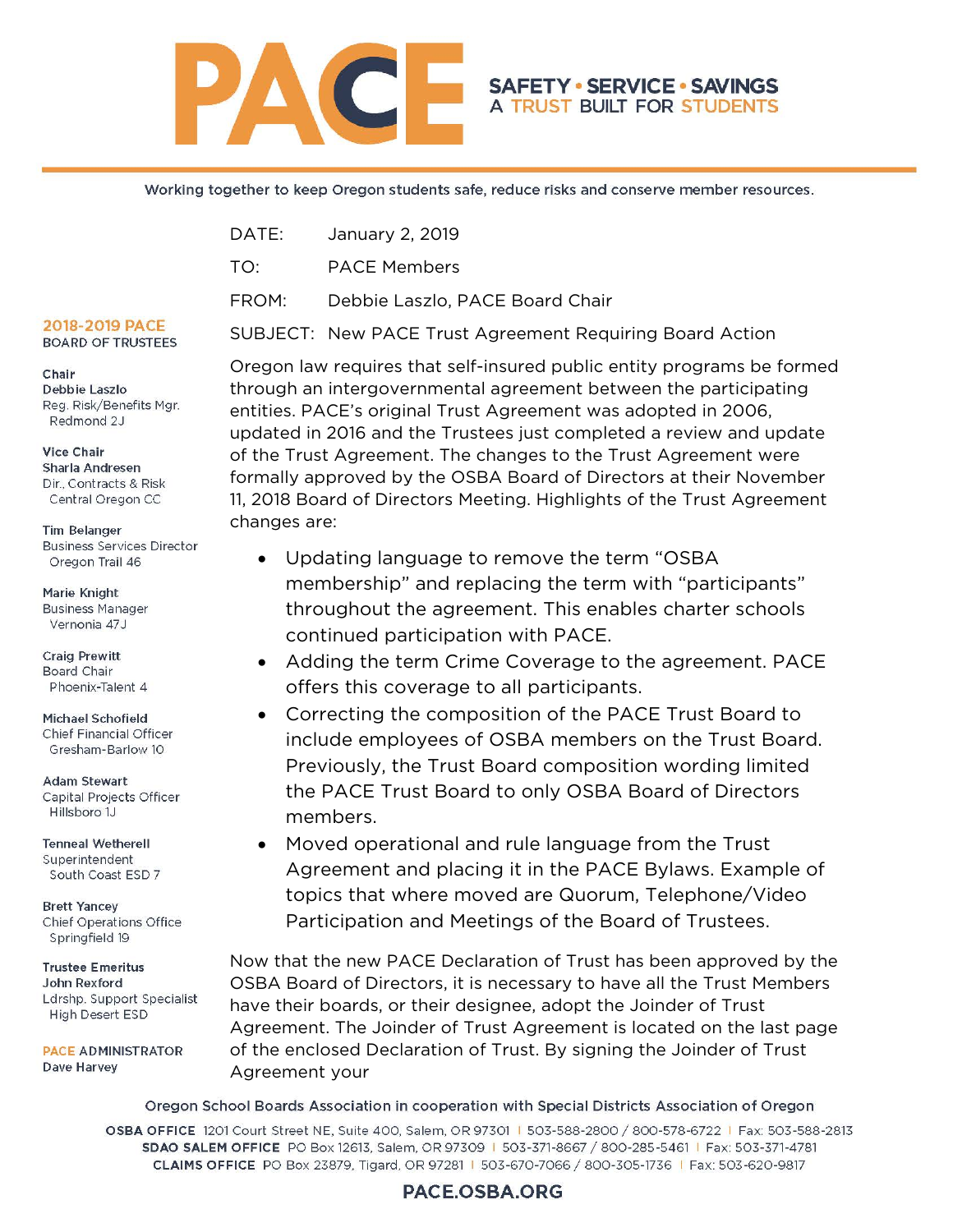organization will continue to have an intergovernmental agreement with PACE.

Before renewing in the PACE self-insured, property, liability and automobile coverage program, your organization will need to adopt the enclosed Joinder of Trust Agreement and return a signed copy to PACE. We understand that this is not an easy task for PACE's many members to accomplish, but we assure you we would not be taking this action if the Trustees did not feel it was absolutely necessary to be in continued compliance with Oregon law.

For K-12, ESDs & charter school members: The deadline for sending back the signed resolution to PACE is:

- March 15, 2019
- Please have your board designee sign the resolution
- Please return the signed resolution to  $pace@osba.org$  or FAX to (503) 588-2813

For Community College members: The deadline for sending back the signed resolution to PACE is:

- March 15, 2019
- Please have the CCs board designated representative sign the resolution
- Please return the signed resolution to  $pace@osba.org$  or FAX to (503) 588-2813

I am sure you and your board members will have questions about the new Trust Agreement. In anticipation of your questions, following are some frequently asked questions and answers for your reference.

### **FREQUENTLY ASKED QUESTIONS**:

## **Didn't we sign a Joinder Agreement three years ago? Why do we need to do this again?**

**The PACE Trust Agreement has been substantially amended, along with an update of the PACE Bylaws. When the Trust Agreement is changed in substantial form, then the Trust Members must approve the changes by signing a new Joinder Agreement.**

# **Why is the Trust Agreement an intergovernmental agreement?**

Oregon law requires that for local governments to form their own self-insured programs they must do so by entering into an intergovernmental agreement. Intergovernmental agreements require each participating organization to have a resolution adopted by its Board of Directors. The enclosed Joinder of Trust Agreement can be considered a suggested board resolution.

# Does my Board of Directors need to sign the Trust Agreement?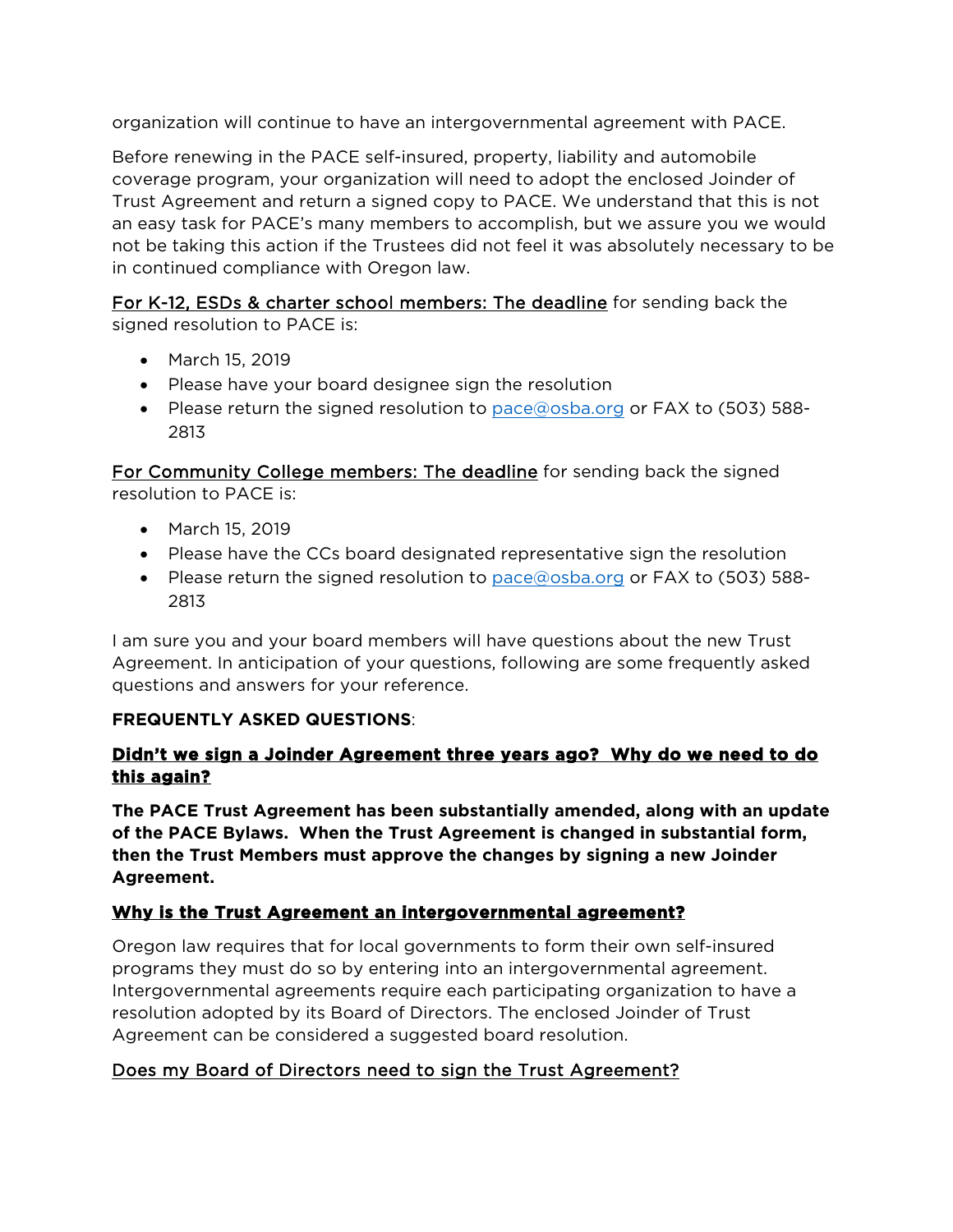In most instances, yes. However, some organizations have board adopted policies allowing staff to enter into intergovernmental agreements. You should review your internal policies or consult with your legal counsel, to determine who is required to sign the Trust Agreement at your organization.

## **What is my district's financial risk as part of a self-insured program?**

The revised Declaration of Trust does not increase your district's financial liability any more than you currently have under the existing Trust Agreement. The PACE Trust is a non-assessable trust. This means that your district can never be asked to contribute additional funds, other than your annual contributions, to cover your claims or the claims of any other member. It also means, though, that you are ultimately responsible for your own claim's liabilities in the event the trust is not able to pay your claims. The PACE Trustees are dedicated to making sure this never happens by being extremely conservative with the amount of funds the trust retains to pay claims. Based on a certified actuary's estimates, PACE has over \$50 million in net assets, which is over and above what our actuary estimates is needed to satisfy all claims liabilities. When not used in the day-to-day business operations, these funds are invested, which allows for reinvestment of PACE resources into programs that reduce members' risks and keep rates low. In addition, the Trust purchases reinsurance that puts a cap on the trust's and members' claims liability.

# **What happens if my district does not adopt the resolution?**

Unfortunately, if your district does not adopt the Joinder of Trust Agreement, your district will no longer be able to participate in the property or liability program. Your district will not be able to renew its coverage in these programs when your current policy term expires.

# **Whom should I contact if I have questions about the enclosed materials?**

PACE Administrator Dave Harvey [dharvey@pace.osba.org](mailto:dharvey@pace.osba.org)

PACE Administration Assistant Pamela Mullen [pace@osba.org](mailto:pace@osba.org) (503) 588-2800 or (800) 578-6722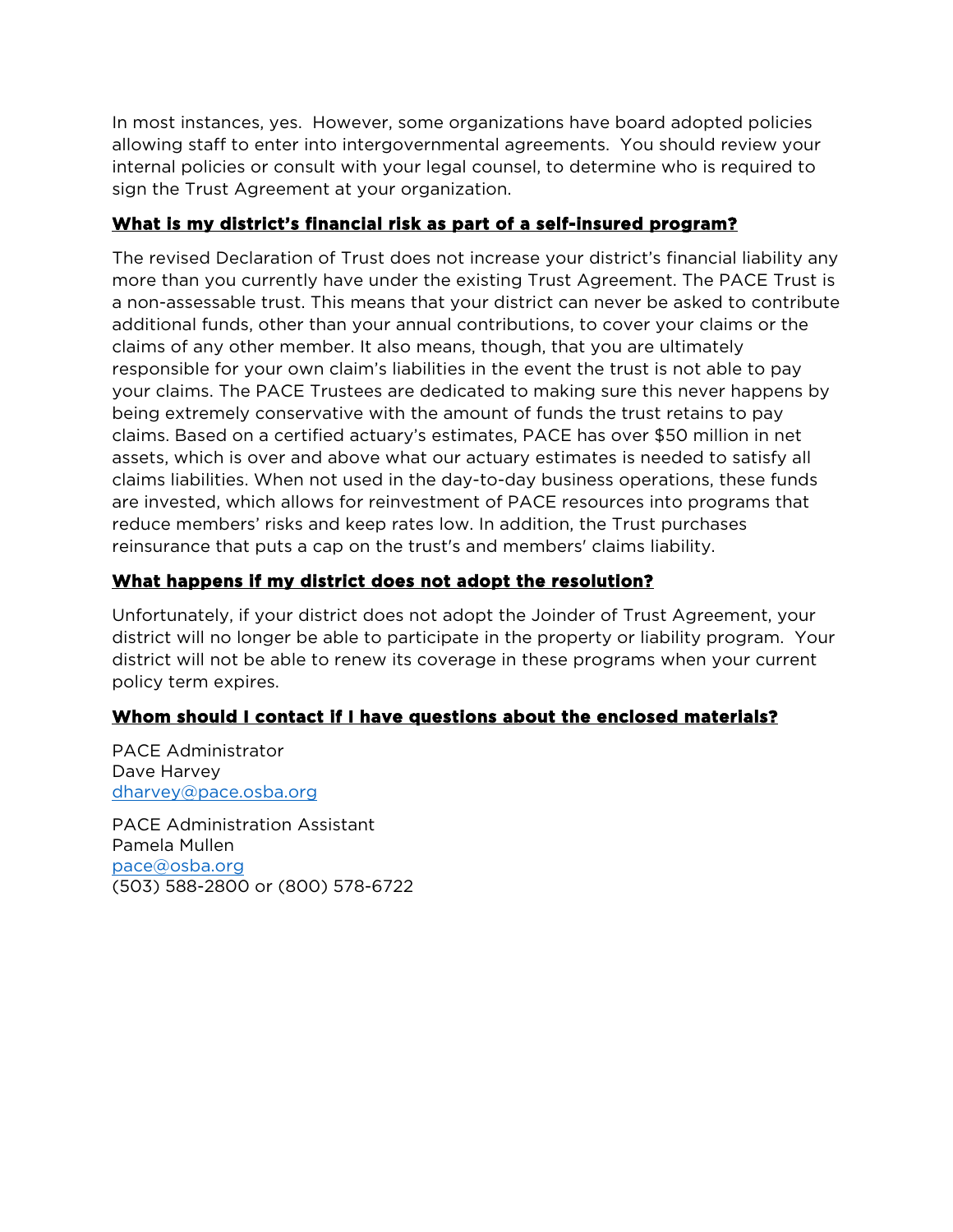

#### **FORM OF JOINDER TO TRUST AGREEMENT FOR MEMBERS**

By execution of this Joinder, the undersigned public body hereby agrees to become a party to, and is bound by, the Second Restatement of Declaration of Trust of the Property and Casualty Coverage for Education (PACE) effective as of July 1, 2019 (and as the same may be amended, supplemented or otherwise modified from time to time, the "Agreement"), by and among the Trustees and the Members, in the same manner as if the undersigned were an original signatory to such Agreement.

The undersigned represents and warrants that (i) the undersigned has received a copy of, and has reviewed the terms of, the Agreement and all related or relevant documents and agreements, (ii) undertakes to become a Member of the Property and Casualty Coverage for Education (PACE) with all the rights and obligations thereof, and (iii) such undertaking has been duly authorized as an intergovernmental agreement to create a program of self-insurance pursuant to ORS 30.282. Capitalized terms used but not defined in this Joinder shall have the meanings set forth in the Agreement.

**IN WITNESS WHEREOF**, the undersigned has executed this Joinder as of this day of  $\frac{1}{2019}$ , 2019.

[Name of District]

By:\_\_\_\_\_\_\_\_\_\_\_\_\_\_\_\_\_\_\_\_\_\_\_\_\_\_\_\_\_\_\_\_\_\_\_\_\_\_ Name: \_\_\_\_\_\_\_\_\_\_\_\_\_\_\_\_\_\_\_\_\_\_\_\_\_\_\_\_\_ Title:

\_\_\_\_\_\_\_\_\_\_\_\_\_\_\_\_\_\_\_\_\_\_\_\_\_\_\_\_\_\_\_\_\_\_\_\_\_\_\_\_\_

\_\_\_\_\_\_\_\_\_\_\_\_\_\_\_\_\_\_\_\_\_\_\_\_\_\_\_\_\_\_\_\_\_\_\_\_\_\_\_\_\_

\_\_\_\_\_\_\_\_\_\_\_\_\_\_\_\_\_\_\_\_\_\_\_\_\_\_\_\_\_\_\_\_\_\_\_\_\_\_\_\_\_

\_\_\_\_\_\_\_\_\_\_\_\_\_\_\_\_\_\_\_\_\_\_\_\_\_\_\_\_\_\_\_\_\_\_\_\_\_\_\_\_\_  $\mathcal{L}_\text{max}$  , where  $\mathcal{L}_\text{max}$  and  $\mathcal{L}_\text{max}$  and  $\mathcal{L}_\text{max}$ \_\_\_\_\_\_\_\_\_\_\_\_\_\_\_\_\_\_\_\_\_\_\_\_\_\_\_\_\_\_\_\_\_\_\_\_\_\_\_\_

Address for Notices:

With copies to: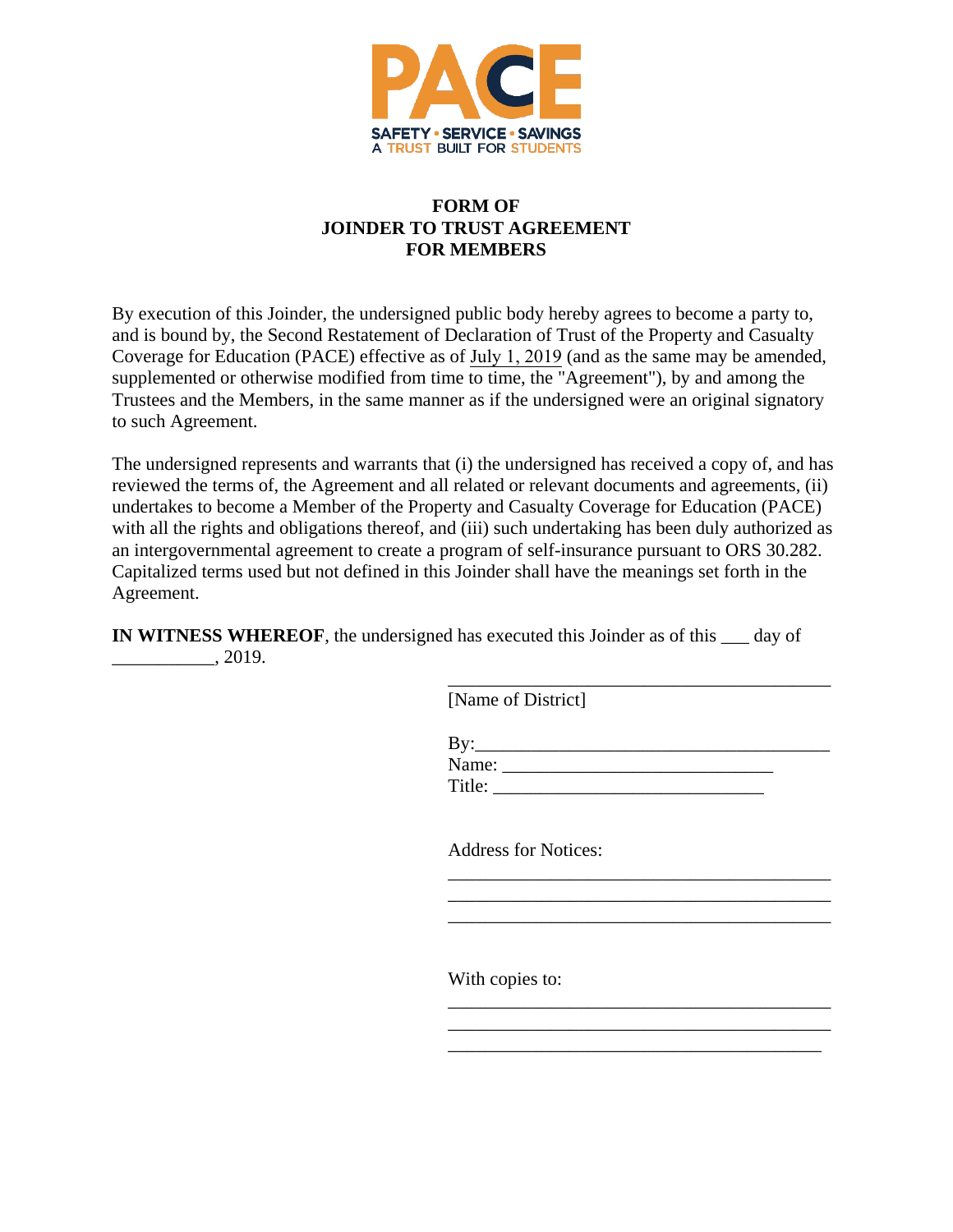

#### RESTATED TRUST AGREEMENT

#### Property and Casualty Coverage for Education

This Agreement is between the OREGON SCHOOL BOARDS ASSOCIATION, acting by and through its Board of Directors, and the Trustees named below who consent to act as trustees.

#### BACKGROUND:

- A. The Oregon School Boards Association, hereinafter referred to as "OSBA," is an Oregon nonprofit public benefit corporation established to promote the common interests of its Members, as defined in the OSBA Bylaws and to institute programs to assist those Members in performing their governmental functions in a cost-effective way. The Members of the OSBA are political subdivisions including local school districts, education service districts, community college districts and the state board of education in the State of Oregon; and
- B. OSBA has agreed to establish a trust for Participants which desire to procure and maintain group insurance coverages or participate in group selfinsurance for the benefit of such Members; and
- C. The purpose of this trust agreement is to establish a trust which will protect and manage insurance premiums, contributions and other collections related to the program; oversee the management and administration of the program; and approve the necessary contracts, insurance policies, premium and fee schedules, and other arrangements necessary to implement the program for the benefit of Participants that choose to participate; and

NOW, in consideration of the benefits to be derived for the participating Participants and the mutual promises and agreements set forth below, the parties agree as follows:

- 1. Creation of Trust: The name of the Trust is the "OSBA Property and Casualty Coverage for Education Trust" (the "Trust") which shall be governed by the laws of the State of Oregon. The Trust shall be administered as provided in this agreement.
- 2. Purposes of Trust: The express purposes and primary objectives of the Trust are limited to performing essential governmental functions and all of the Trust's income must accrue to the State of Oregon or its political subdivisions as required under IRC Section 115. The purposes of the Trust include the following: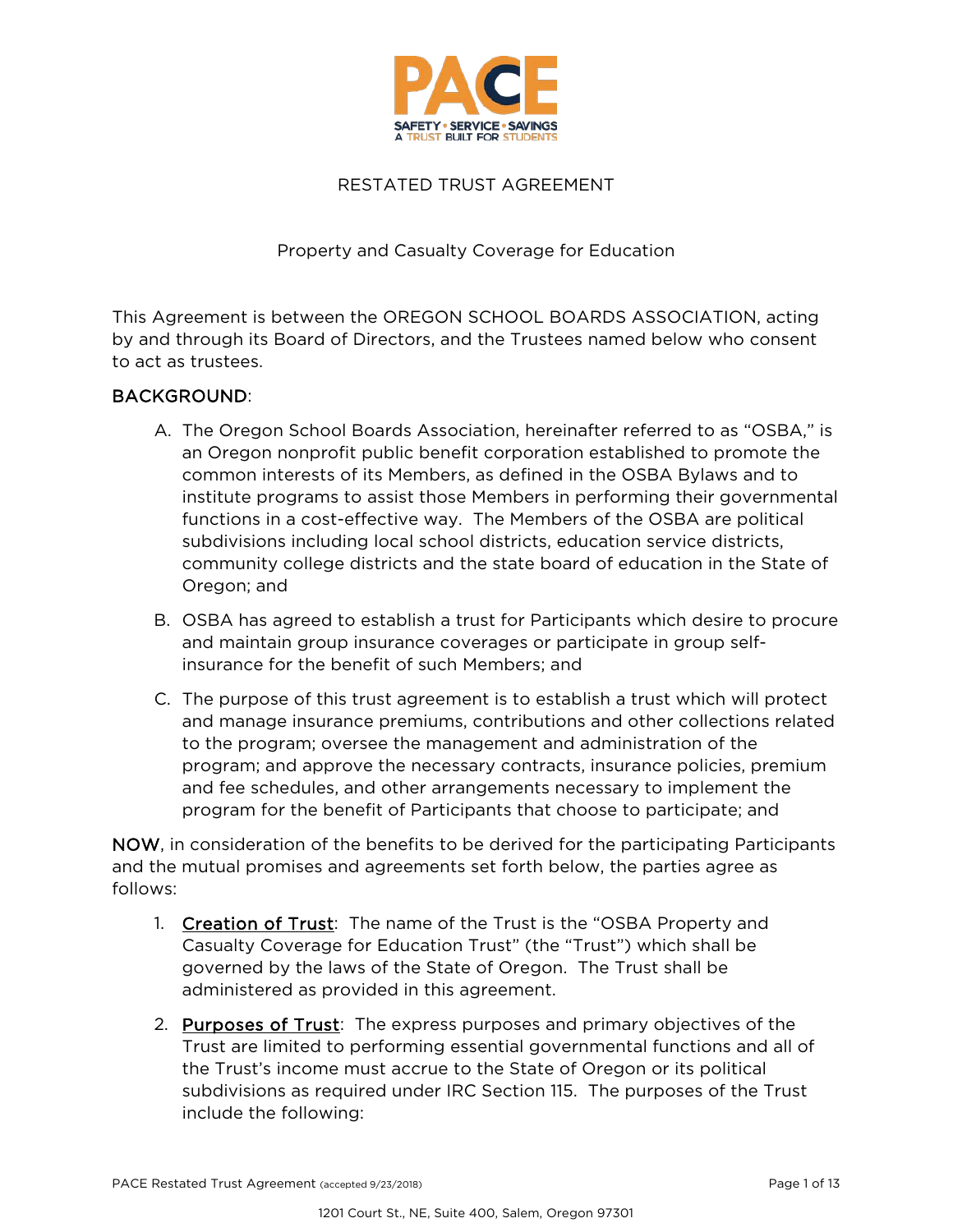- (a) To ensure that there is available to Participants a market for liability, property, crime and/or workers' compensation insurance coverage appropriate to the risks to which such Participants are exposed.
- (b)To aggregate the collective buying power of the Participants, and the economic advantages of individual and pooled risk retention where lawful and actuarially sound, and to reduce and stabilize the cost of funding insurance for those risks.
- (c) To provide Participants with expertise in the management of risk through loss prevention and loss control program, claims management and consulting, data gathering, information sharing and related services.
- (d)To act as an information resource to Participants in presenting to appropriate legislative bodies and committee's data related to the cost of public body risk in Oregon.
- (e) To create and act as a pooled self-insured retention fund for Participants, and to establish actuarially sound contribution schedules for Participants in such a pool at appropriate retention levels.
- (f) To receive, account for, invest and disburse as lawfully due and payable money collected from Participants as premiums, fees and other contributions to the Trust.
- (g)To promote the common interests of Participants and to institute programs to assist those Participants in performing their governmental functions in a cost-effective way.
- (h)To perform other activities as reasonable to achieve the list above, so long as such activity is allowable for an intergovernmental association under Oregon law.

### 3. Trustees:

- (a) Number. The Trust shall be managed by a board of nine trustees (the "Trustees") elected a by majority vote of the Board of Directors of OSBA.
- (b) **Composition**. All Trustees must be employed by a district, community college or ESD that is a member of OSBA, or serve on a board of a district, community college or ESD. No Trustee shall serve, and no appointment shall be effective, until such appointee acknowledges in writing full and, unconditional acceptance of the terms of this Trust.
- (c) Term: The term of office of a Trustee shall be for three years, except that the initial term of any Trustee may be one year, two years, or three years, to the end that in no year will the terms of more than one-third plus one of the Trustees expire.
- (d)Appointment. The Trustees shall nominate Trustee candidate(s) to OSBA. The nominees shall be elected by OSBA. If the list of candidates is not acceptable by OSBA, the Trustees will continue to nominate alternative candidate(s) for consideration until the list of candidates is accepted by OSBA. Vacancies in the office of a Trustee shall be filled by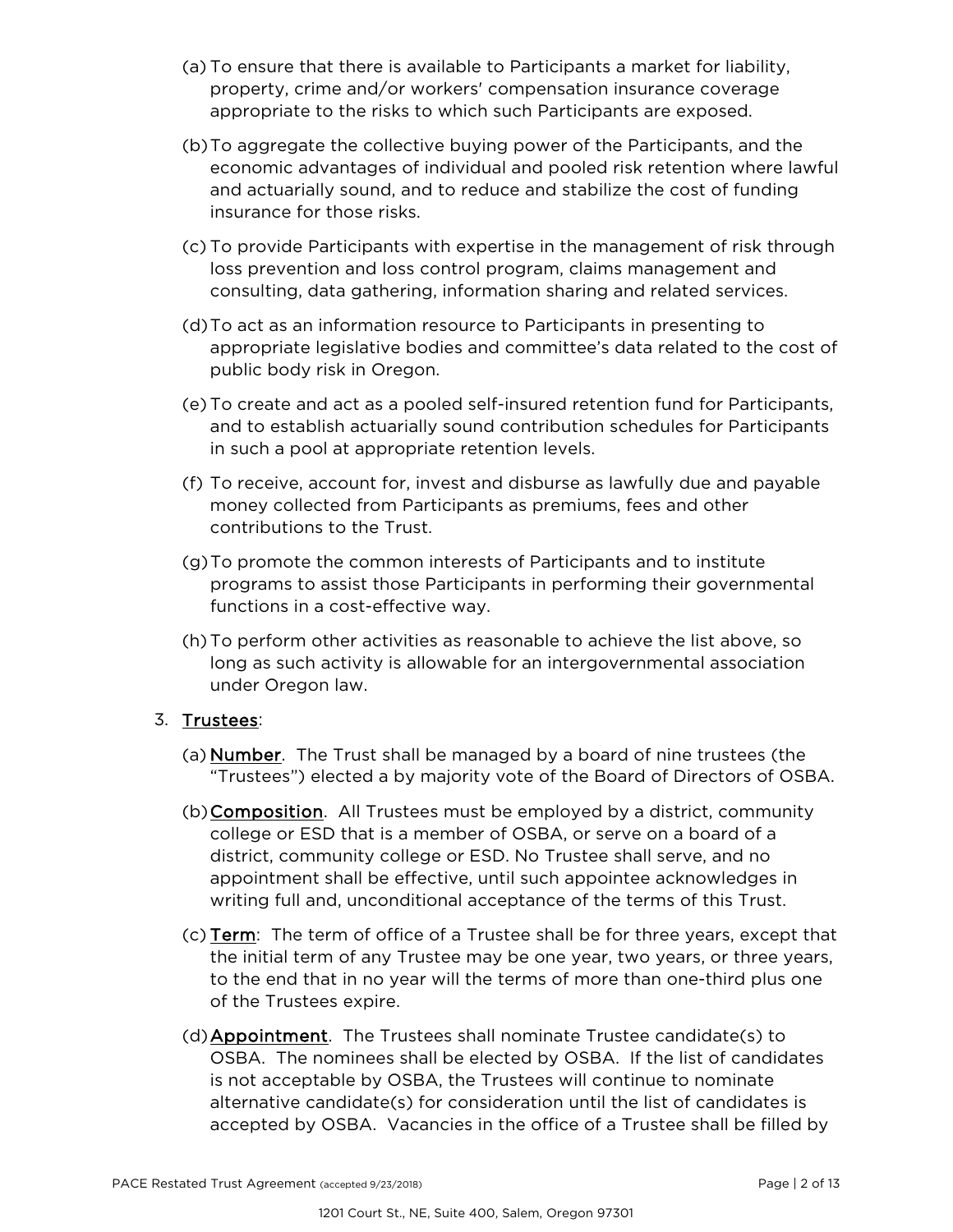a majority vote of Directors of OSBA from the nominations submitted by the Trustees.

- (e) Ex Officio Trustee. The Executive Director of OSBA or his/her designee shall be designated as the Program Administrator. The Program Administrator, or his/her designee, shall serve as an ex-officio nonvoting Trustee. The Trustees shall require the Program Administrator to keep and preserve minutes of the meetings of the Trustees and possess such powers and perform such duties as the holder of such an office usually has and performs.
- 4. Powers of Board of Trustees: In furtherance of the purposes set forth in this Trust, the Trustees shall have such powers as may be necessary or prudent to discharge their responsibilities in managing and controlling the Trust, including but not limited to the following powers:
	- (a) To provide programs whereby Participants may obtain or participate in the coverage afforded by policies of insurance or participate in pooled self-insurance programs. To accept, determine and make reasonable arrangements for the payment by or on behalf of each Participant of all contributions and premiums due. To manage the assets of the Trust and adjust and pay authorized losses on behalf of its Participants.
	- (b)To engage and oversee administrative services and other staff and to engage the services of competent professionals to provide services to the Trust and to purchase reinsurance or excess insurance as necessary to protect the interest of the Participants, to provide risk management and insurance related services to the Trust and its Participants, including such claims reporting and adjusting, auditing and record keeping, information sharing, underwriting, claims administration services, legal defense and settlement of claims, communications and marketing, loss control and prevention procedures and consulting, risk reduction and related administrative and consulting services as the Trustees deem appropriate. The Trustees may pay for such services out of Trust funds.
	- (c) To review and approve policy forms, service contract forms, and other documents appropriate to the operation of the Trust and to establish the limits of authority of the persons engaged under Section (b) above.
	- (d)To establish funding requirements for insurance coverages offered by the Trust; to establish procedures for the collection, investment and disbursement of moneys owed to and by the Trust; and to establish actions to be taken with respect to delinquent accounts receivable.
	- (e) To establish standing committees and advisory committees to assist in policy and operations of the Trust and to appoint qualified persons to such committees.
	- (f) To receive, hold, and manage premiums for such programs authorized by the Trustees, to invest, reinvest, and manage funds received for such purposes and to transmit to the proper recipient premiums received. To employ such agents, advisors and counsel as may be reasonably necessary in collecting, managing, administering, investing and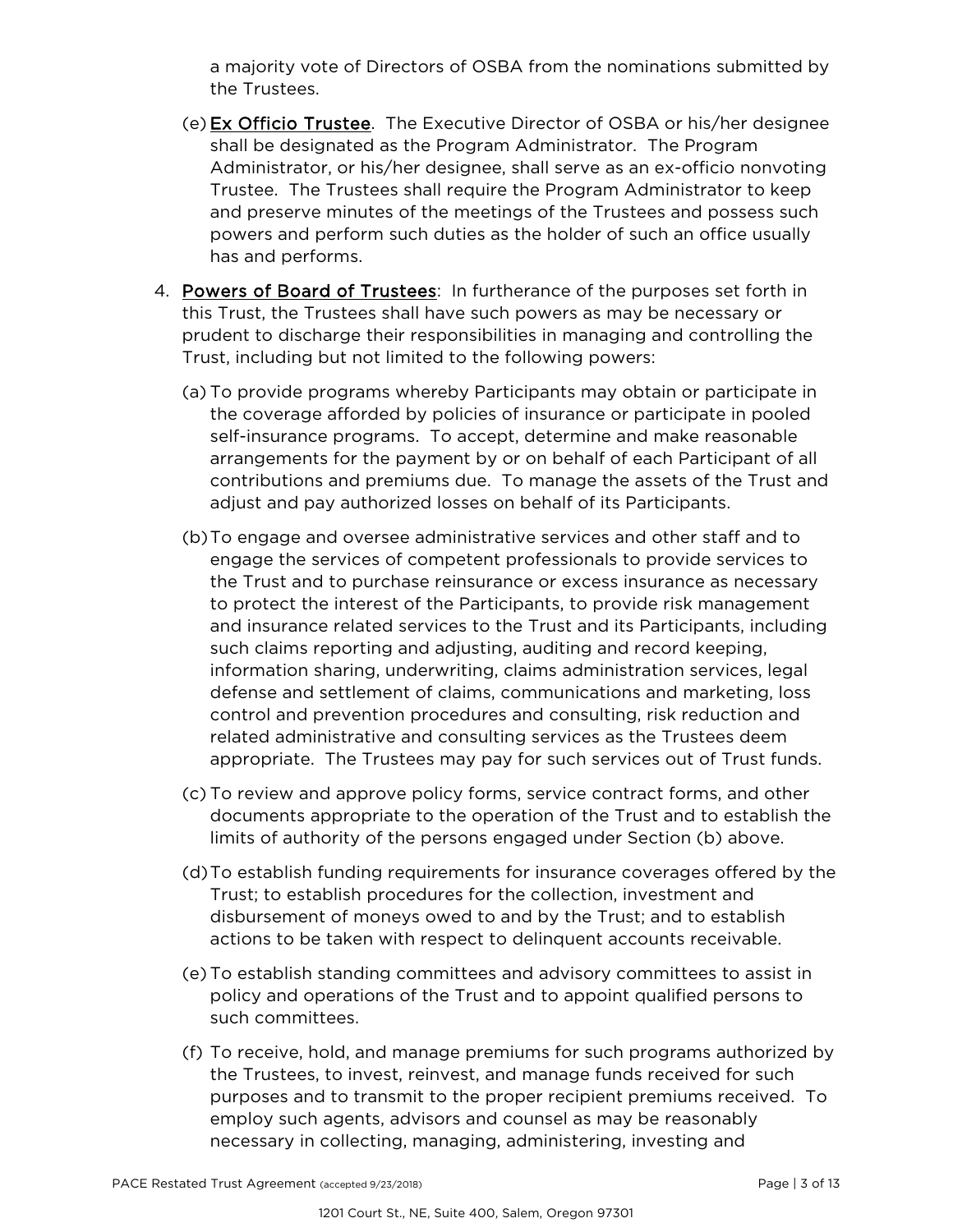distributing the assets of the fund and to charge the expense thereof to the Trust.

- (g)The Trustees shall not be entitled to any remuneration for their services, but they may be reimbursed for reasonable expenses incurred by them in connection with the performance of their duties as Trustees. To the extent that such Trustee is reimbursed by a Participant or other entity for expenses as Trustee, such Trustee shall not be so reimbursed, but such reimbursement may be paid to the Participant or other entity, as the case may be, with respect to which such Trustee is an employee.
- (h)The Trustees may delegate any of their non-discretionary powers to the Program Administrator, service administrator or other staff retained by the Trustees as the Trustees deem it appropriate.
- (i) The Trustees shall require all persons performing services to the Trust to be bonded or insured in a form and amount set by the Trustees, the costs may, at the discretion of the Trustees, be paid out of Trust funds.
- (j) The Trustees may maintain bank accounts in such depositories as the Trustees may select and may empower any person or persons selected by them to draw and sign checks against any funds deposited therein and establish such accounts with financial and investment institutions and brokerages as may be necessary and prudent for the proper management of Trust funds. The Trustees may hold cash, uninvested, for such length of time as the Trustees may determine without liability for interest thereon.
- (k) To determine the general policy for operation of the Trust that shall be followed by all committees, officers, employees, agents, and independent contractors employed by the Trust.
- (l) To ensure the chair or vice-chair of the Trustees shall execute on behalf of the Trust all contracts, documents and pleadings as may be approved by the Trustees, provided that the Trustees may delegate to any person or firm engaged pursuant to Section 5(b) or (j) a limited agency authority to bind the Trust in certain cases or kinds of transactions to be specified by the Trustees.
- (m) To sue and be sued, or to prosecute and defend any and all actions affecting the Trust or its property, either in the name of the Trust or in their own names; to compromise or settle any suit, claims or demands, or waive or release any rights relating to the Trust or its property.
- (n)To have a judicial settlement of their accounts and judicial determination of any questions in connection with their duties and obligations hereunder, or in connection with the administration or distribution thereof. The costs and expenses, including accounting and legal fees, for such judicial settlement of accounts or other judicial determination shall be paid by the Trust as a general administrative expense to the extent permitted by applicable law.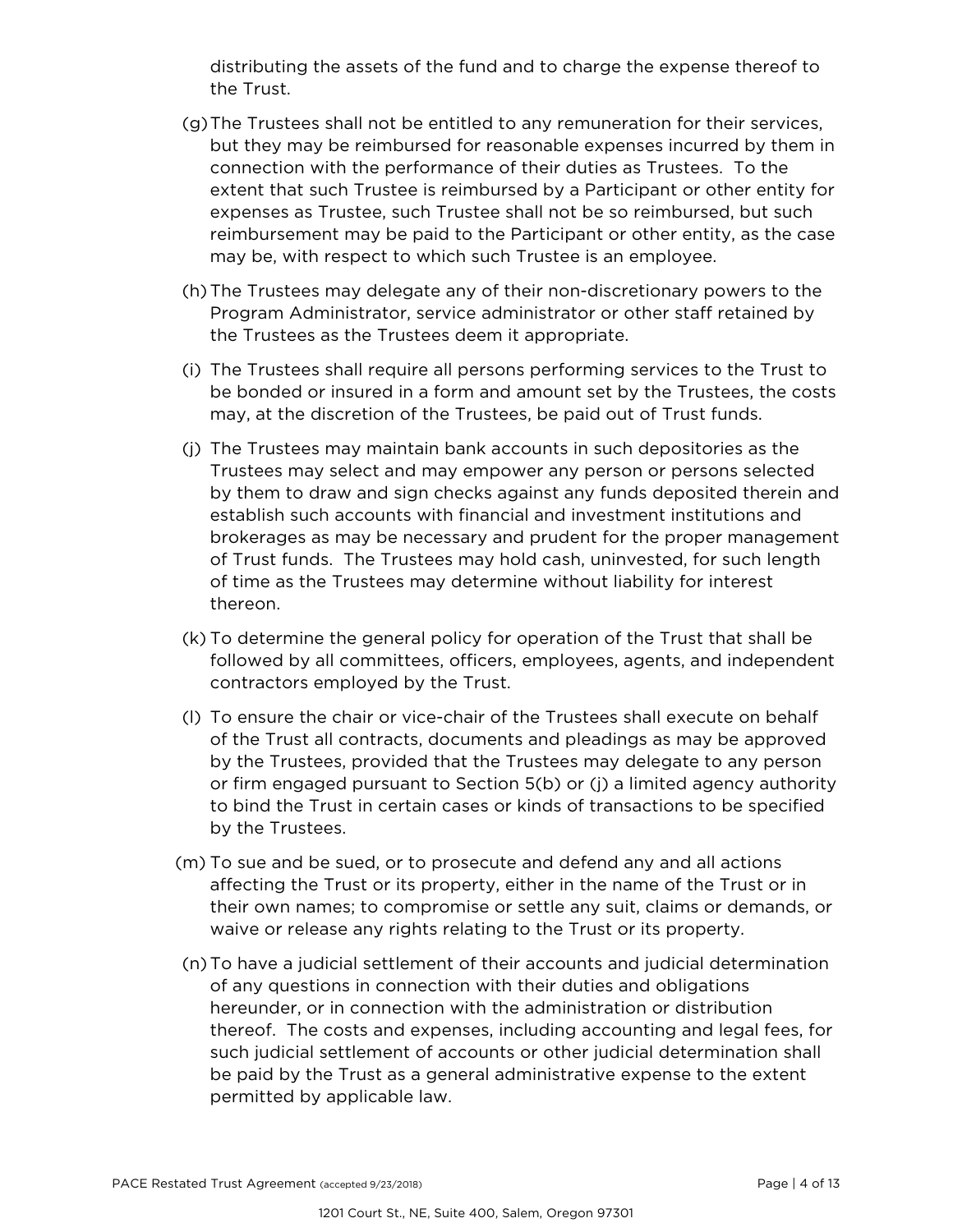- (o)To borrow or raise money for the purpose of the Trust in such amount, and upon such terms and conditions as the Trustees shall deem advisable; and for any sum so borrowed to issue the promissory note of the Trust, and to secure the repayment thereof by creating a security interest in all or any part of the property of the Trust; and no person lending such money shall be obligated to see that the money lent is applied to Trust purposes or to inquire into the validity, expedience or propriety of such borrowing. No such debt incurred by the Trust shall be deemed a debt of any Participant.
- (p)To continue to have and to execute, after the termination of the Trust and until final distribution, all of the titles, powers, discretions, rights and duties conferred or imposed upon the Trustees hereunder, or by law.
- (q)To acquire, hold, own, rent or lease, alone or in conjunction with any other party or parties and for the use in connection with the purposes of the Trust, any property, real or personal, and to pay the appropriate pro rata part of the mortgage payments, property taxes, assessments, insurance, maintenance and ordinary repairs on all such property.
- (r) To purchase as a general administrative expense of the Trust general liability insurance fidelity bonds and other insurance for the benefit of the Trust or the protection of the Trustees, Trust employees or agents against any losses by reason of errors or omissions, breach of fiduciary duty or negligence.
- (s) To construe and interpret this Trust Agreement.
- (t) Engage an independent and qualified actuary to perform actuarial calculations and provide advice regarding the sufficiency of the loss funds as frequently as is required for prudent management.
- (u) Hold meetings as specified in the Bylaws and maintain minutes of all meetings of the Trustees and Participants and distribute such minutes in a timely manner to all Trustees.

### 5. Use of Trust Funds:

- (a) Without further specific action of the Trustees, but subject to any limitations or conditions set by the Trustees in its bylaws or regulations, the administrators designated by the Trustees shall disburse or authorize disbursement of moneys from funds of the Trust for any of the following purposes:
	- (1) Payment of moneys due and certain under or by virtue of any contract, bond, or policy of insurance made or obtained by or on behalf of the Trust, including the costs of audits;
	- (2) Investment and reinvestment of Trust funds under such standards and limitations as may be approved by the Trustees;
	- (3)Payment of premiums due on fidelity, performance, errors and omissions, or other bonds and insurance which the Trustees may require in its bylaws to protect the Trust and the Trustees;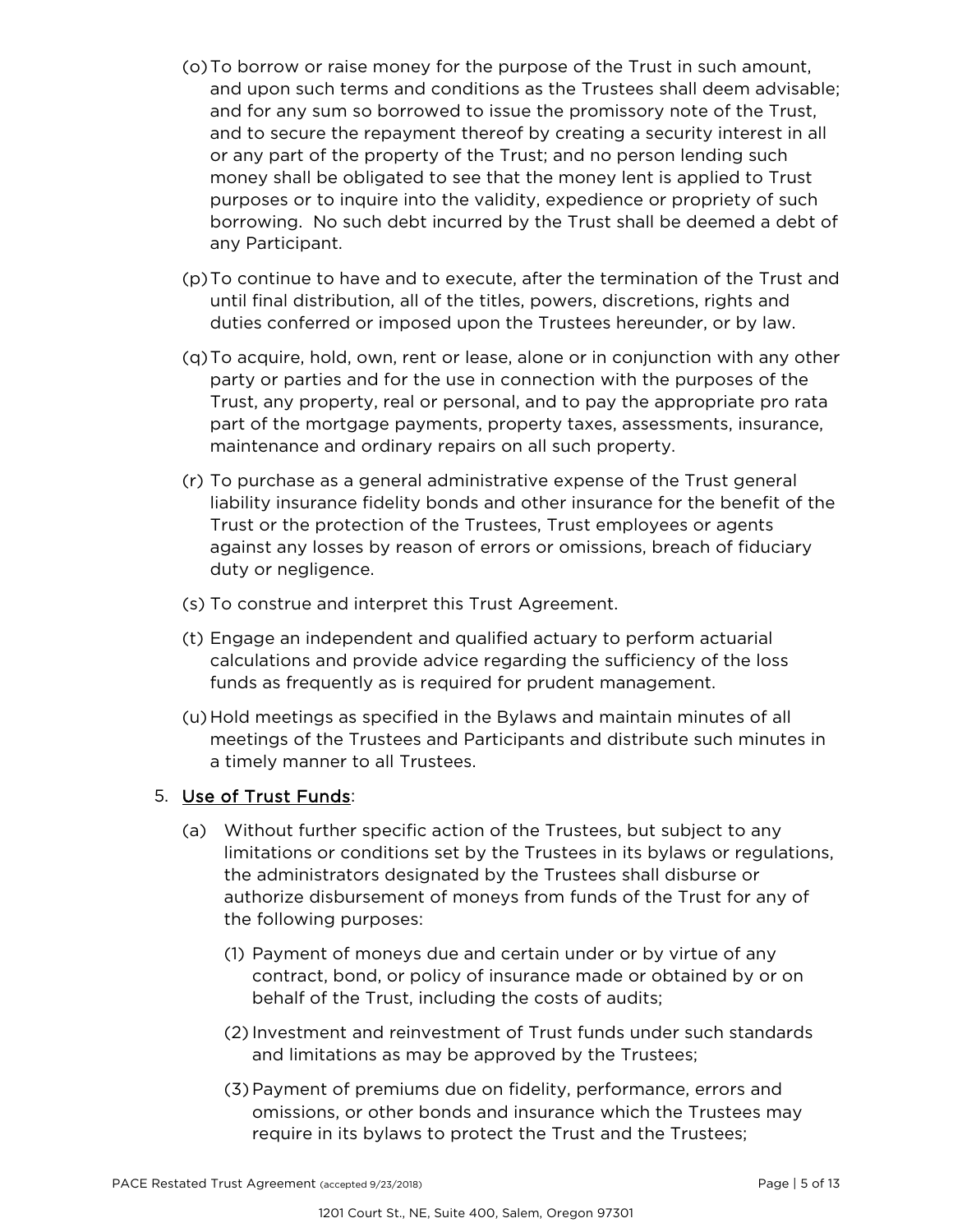- (4)Reasonable and necessary expenses incurred by Trustees for such items as travel, meals, lodging, telephone calls and other out-ofpocket expenses incurred in performing their duties as Trustees, provided that the personal services and time devoted by Trustees shall not be compensated by Trust funds.
- (5)Payments authorized by the Trust's annually approved budget.
- (6)Payment of Participants claims, and defense costs will be paid from Trust loss funds
- (b) Except as provided in Section (a) above Trust funds shall not be disbursed, expended or indebted without express approval of the Trustees
- (c) Surplus funds, including the income from investments of the Trust, in excess of obligations payable under this Section may, at the direction of the Trustees, be distributed in whole or in part, from time to time, to Participants in the program, either directly or by way of reduction of premiums, contributions or other fees assessed to Participants. Such distributions shall be based upon such formula as the Trustees shall approve. Except as provided in this section, investment income shall remain with the Trust for reinvestment or satisfaction of the obligations of the Trust as provided in Section (a).

### 6. Participants:

- (a) Participants must be either a Member of OSBA or a Charter School per SB 100 (1999 Oregon Laws Charter 200) that is sponsored by a participating Member of OSBA.
- (b) Term of Participation. Status as a Participant will be continuous unless terminated by the Participant, the Trust or by operation of law.
- (c) Termination of Participation. A Participant shall be suspended or expelled from the Trust in accordance with the provisions set forth below:
	- (1) Failure to pay any Contribution or Premium required by the Trustees when due and owing. Any Participant failing to pay a required Contribution or Premium may be suspended from membership by proper notice from the Program Administrator and thereafter shall have no right to coverage from the Trust for any occurrence or loss occurring after the date of the payment was due. If the Participant shall subsequently submit its payment within 30 days, the Program Administrator may reinstate such membership. The Program Administrator will notify the Trustees of any such termination or suspension.
	- (2) A material Breach of Trust Agreement or Bylaws.
	- (3)Failure to continue to meet the criteria required by any Insurer or the Trust including, without limitation, underwriting criteria.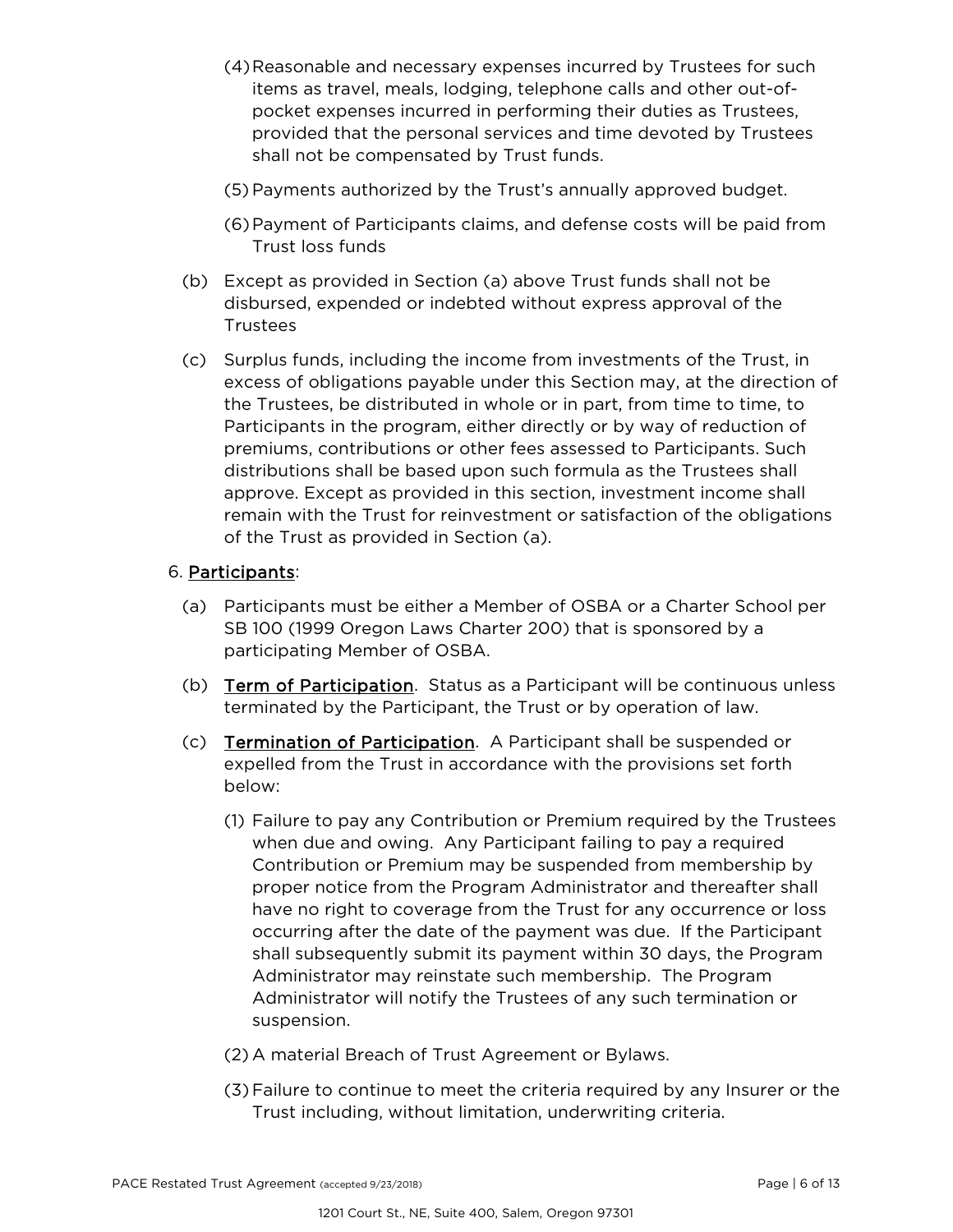- (4)Failure to comply in good faith with Loss Prevention Programs instituted by the Trust or noncooperation with staff of the Trust regarding loss prevention procedures including, without limitation, training programs.
- (5)Failure to maintain membership in the OSBA or, in the case of a Public Charter School, a revoking of the sponsorship by the Local Board that sponsored it. Such termination shall be effective as of the due date of such Participant's next Contribution to the Trust's policy expiration.

A Participant's suspension or expulsion shall be preceded by a 60 day written notice to the Participant from the Trustees or Administrator except that 10 days' notice shall be sufficient for nonpayment of all or any part of a Contribution or Premium as provided herein.

- (d) Obligations of Participants. The obligations of Participants of the Trust shall be as follows:
	- (1) To pay all Contributions and Premiums to the Trust at such times and in such amounts as shall be established by the Trustees within the scope of the Trust Agreement and Bylaws. To allow the Trust and its agents reasonable access to all facilities of the Participants and all records, including but not limited to financial records, which relate to the purposes or powers of the Trust.
	- (2) To allow attorneys selected by the Trust or Program Administrator to represent the Participant in investigation, settlement discussions and any litigation arising out of any claim made against the Participant within the scope of coverage furnished by the Trust.
	- (3)To furnish full cooperation with the claims adjusters, attorneys selected by the Trust any agent, employee, officer or independent contractor of the Trust, relating to the purposes and powers of the Trust.
	- (4)To follow loss reduction and prevention procedures as reasonably required by the Trust
	- (5)To report as promptly as possible all incidents which could result in a claim against the Trust.

# 7. Participant Duties:

(a) Participant Bound by Terms. Each entity, on becoming a Participant, agrees to be bound by all provisions and terms of the Trust Agreement, Bylaws, Coverage Documents and other agreements entered into with the Trust or any of its Insurers.

### 8. Accrual of Net Surplus:

(a) Net Surplus, if any, shall accrue to the Loss Funds as it is earned. No Participant shall have a legally enforceable right to any specific share thereof except as herein provided or as provided by law. Net Surplus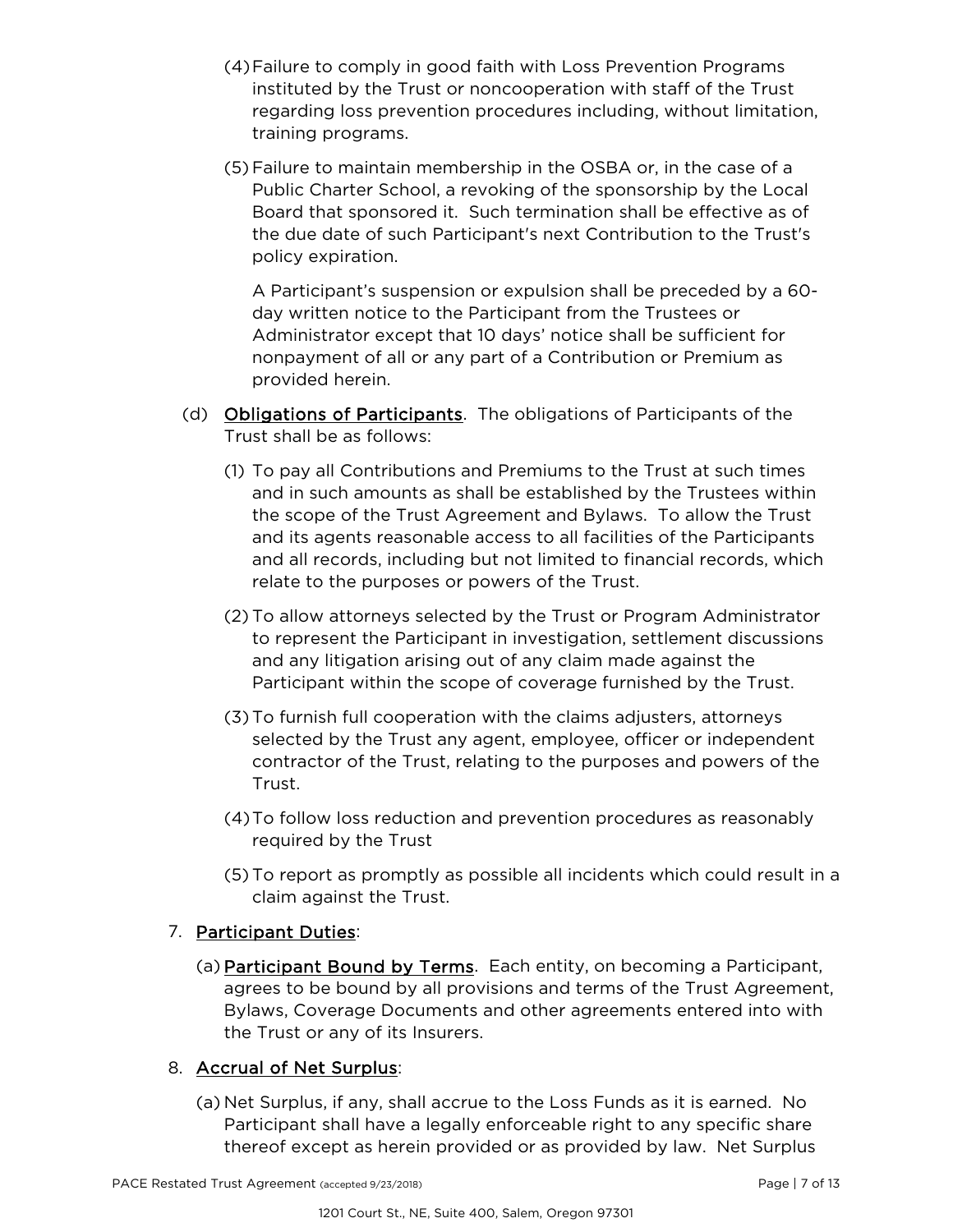may, at the Trust's discretion, be distributed to the Participants as provided herein. Such distribution may be paid directly or by means of reduction in Contributions for similar coverage due in the next Fund Year.

- (b)No distribution of Net Surplus, if any, shall be made in any manner to any Participant who withdraws prior to the computation and distribution of the net surplus.
- (c) Net Surplus Distribution. The Trustees shall adopt and maintain a surplus distribution policy and shall make such a policy available to Participants upon request.

### 9. Loss Funds Protection.

- (a) The Trust must maintain adequate reserves and adequate reinsurance in accordance with ORS 30.382
- (b)Excessive Losses Non-Assessable Pool. In the event that a single loss or series of losses by one Participant should exceed the amount of protection afforded by both the Loss Fund and other insurance carried by the Trust, then payment of valid losses shall be the obligation of the individual Participant or Participants against whom the claim(s) were made and perfected by judgment or settlement.
- (c) Transfers Among Loss Funds. The Trustees may, in their sole discretion, transfer monies among Loss Funds in the event of excessive losses in any one Loss Fund.
- (d) **Additional Insurance**. Membership in the Trust shall not preclude any Participant from purchasing insurance in addition to any coverage provided by the Trust.

### 10. General Provisions:

- (a) Title to Trust Assets. Title to the funds and property of the Trust, including without limitation Loss Funds, shall be vested in and remain exclusively in the Trust and no Participant shall have any right, title or interest in the Loss Funds except as set forth in the Coverage documents nor any right to Contributions made or to be made thereto, nor any claim against any other Participant on account thereof, except as provided by law or by amendment to this Agreement.
- (b)Nonalienation of Benefits. The funds and property of the Trust, including without limitation Loss Funds, shall not be subject in any manner to anticipation, alienation, sale, transfer, assignment, pledge, encumbrance or charge by any person other than the Trustees and their duly authorized representative to the extent and for the purposes as herein specifically provided.
- (c) Examination of Participant's Books and Records. The Trustees their agents, employees and attorneys shall be permitted at all reasonable times prior to the expiration of two years after the termination of a Participant's participation in the Trust to examine the Participant's books, vouchers, contracts, documents and records of any and every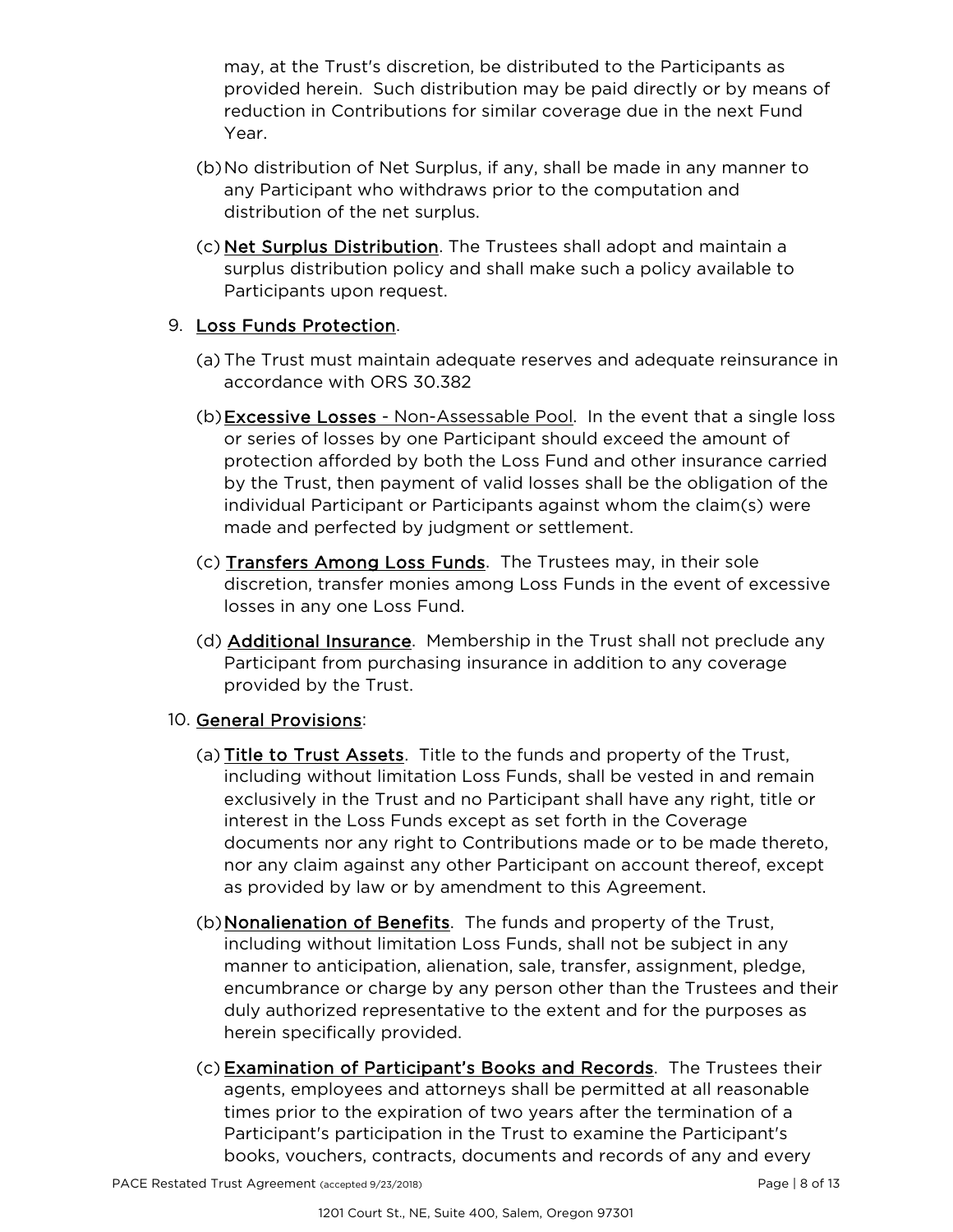kind which show or tend to show or verify the amount which is payable from the Fund to such Participant or any of its employees.

(d)Examination of Trust Books and Records. The Trustees shall arrange for an annual independent audit of the Trust's books, contracts, documents and records and shall make the audited financial statement available to all Participants.

# 11. Termination of Trust:

- (a) The Trust shall terminate upon the date on which Trust has no Participants or as required by law. In addition, OSBA may terminate the Trust by providing written notice of the intent to terminate. Such notice shall be delivered to all Trustees and Participants at least 90 days prior to such termination. In the event that OSBA terminates the Trust, the Trust shall begin to wind up its affairs but shall continue to exist until every policy, contract or other agreement under which any Participant participates in the services offered by, or is indemnified or insured by, or through the Trust is exhausted by payment of claims or is deemed unnecessary as a result of the passage of time.
	- (1) Upon the dissolution, adjudication of bankruptcy or appointment of a receiver for OSBA.

# (b) Winding Up:

- (2) Upon termination of the Trust, any excess funds held in the Trust after payment of all Premiums, just claims and expenses shall be first distributed to Participants for the payment of all liabilities incurred prior to such termination and for liquidation of all assets of the trust. Upon satisfaction of all obligations of the Trust, all remaining assets of the Trust shall be returned to current Participants based on a formula of historic contributions and losses established by the Trustees.
- (3)Automatic termination as provided in Sections (1), (2) and (4) shall not affect the rights of any Participants under any "policy" of "insurance" underwritten by an "insurer" other than the Trust, as the terms "policy", "insurance" and "insurer" are defined in the Oregon Insurance Code.
- (4)No Participant shall be responsible for any claim or judgment against any other Participant or the Trust except to the extent of the assets of the loss fund, any insurance carried by the Trust and future contributions as provided herein.
- (5)The Trustees shall continue to serve in office until all obligations of the Trust have been fully and finally discharged or adequately provided for. Thirty days prior to the termination of the Trust, the Trustees shall notify Participant of such termination.
- 12. Withdrawal: Upon the termination of all participation in the programs of the Trust, including by not limited to coverage under all Coverage Documents with respect to a Participant, a Participant's membership shall cease.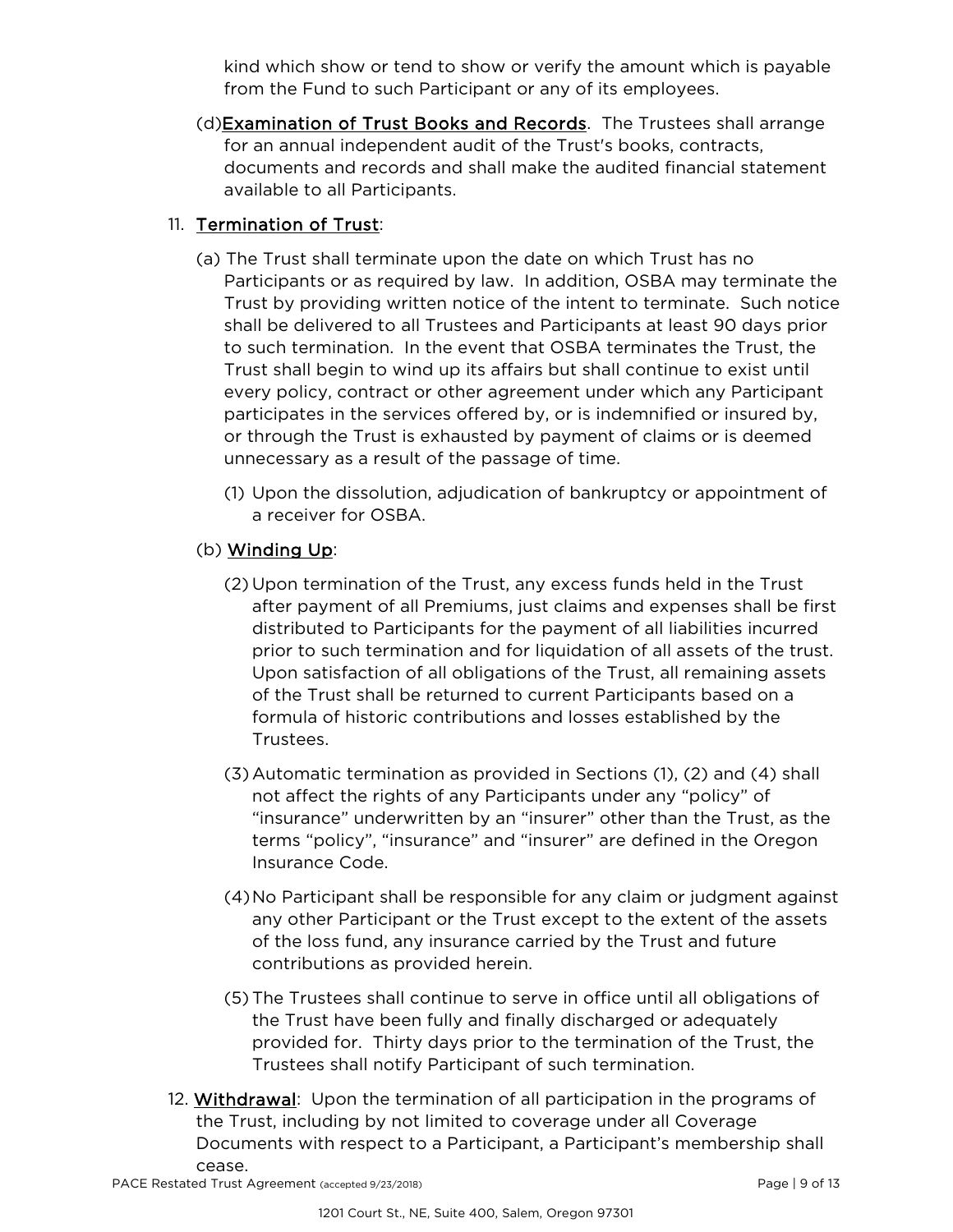#### 13. Dispute Resolution Process:

- (a) Appeal to Board of Trustees: In the event of any dispute arising from the operation of the Trust, the affected Participant shall first appeal to the Trustees. In a matter relating to a claim under a pooled insurance fund coverage document, the appeal must be made within 30 days of the trust's proposed resolution of the disputed claim unless otherwise provided in the contract of coverage. To institute an appeal, the Participant must give written notice to the Chair or Vice-Chair of the Trust providing a written summary of the dispute, detailing in reasonable detail the facts and circumstances of the issues and the requested remedies. At the next scheduled Trust meeting or at such other time as determined by the Chair, the Trustees will review the matter, using procedures as promulgated by the Trust. The Trustees' decision will be communicated to the Participant within 90 days of the Trustees' hearing the appeal.
- (b)Mandatory Mediation: If a dispute is not resolved by appeal to the Trustees, it must be submitted to the Arbitration Services of Portland ("ASP"), or its successor, for mediation. The Trust or any Participant may commence mediation by providing ASP and the other affected parties a written request for mediation, setting forth the subject of the dispute and the relief requested. The Trust and each affected Participant shall cooperate with ASP and with one another in selecting a mediator from the ASP panel of neutrals and in scheduling the mediation proceedings. They agree that they will participate in the mediation in good faith and that they will share equally in the costs (the Trust will pay one half of the costs and the other half will be paid by the affected Participant, or if more than one Participant, each shall contribute equally to that half or otherwise as they may agree). All of the offers, promises and conduct and statements, whether oral or written, made in the course of the mediation by any of the parties, their agents, employees, experts and attorneys, and by the mediator or any ASP employees, are confidential and privileged and inadmissible for any purpose, including impeachment, in any arbitration or other proceeding involving the parties, providing that evidence that is otherwise admissible and discoverable will not be rendered inadmissible or nondiscoverable as a result of its use in the mediation.
- (c) Mandatory Arbitration: If the matter is not resolved through mediation, then it shall be submitted to ASP, or its successor, for final and binding arbitration pursuant to the rules for commercial arbitration for ASP. The Trust or a Participant may initiate the arbitration with respect to the matter submitted to mediation by filing a written demand for arbitration at any time following the initial mediation session or at any time following 45 days from the date of filing the written request for mediation, whichever occurs first ("Earliest Initiation Date"). The mediation may continue after the commencement of arbitration if the parties agree. At no time prior to the Earliest Initiation Date will either side initiate an arbitration or litigation related to this Agreement, except as provided by the rules of commercial arbitration for ASP or by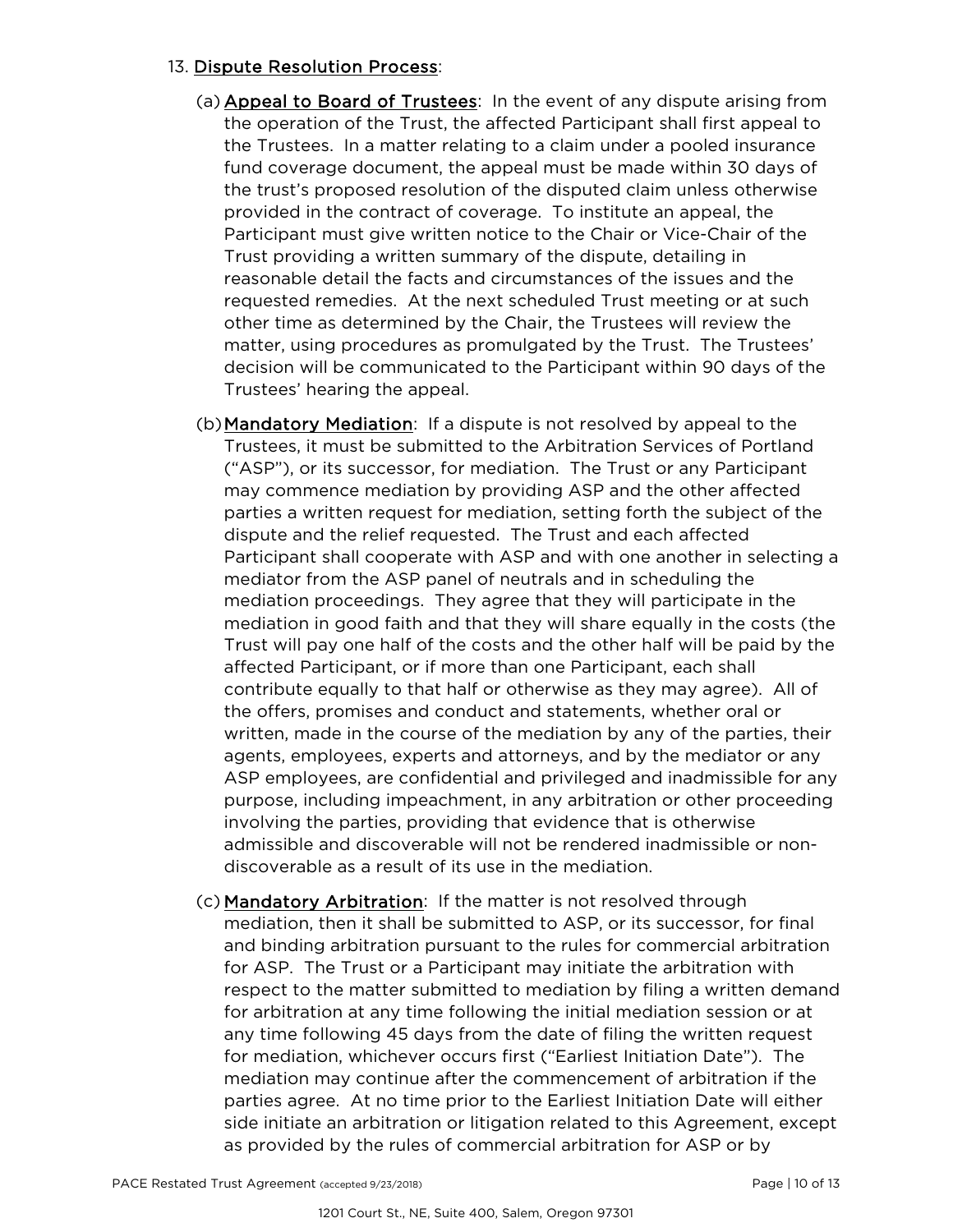agreement of the parties. All applicable statutes of limitations and defenses based upon the passage of time shall be tolled until 15 days after the Earliest Initiation Date. The parties will take such action, if any is required, to effectuate such tolling. The dispute will be settled by a single arbitrator. The parties will cooperate with ASP and with one another in selecting an arbitrator and in scheduling arbitration proceedings. Arbitration will occur in Salem, Oregon unless the parties otherwise agree. The parties will be entitled to conduct discovery in accordance with the Federal Rules of Civil Procedure, subject to limitation by the arbitrator to secure the just and efficient resolution of the dispute. If the amount in controversy exceeds \$250,000, the arbitrator's decision shall include a statement specifying in reasonable detail the basis for and computation of the amount of the award, if any. In any arbitration arising out of or related to this Agreement, the arbitrator may not award any incidental, indirect or consequential damages, including damages for lost profits. The decision of the arbitrator will be final and binding. The party prevailing in the arbitration will also be entitled to recover any amount for his/her costs and attorney fees incurred in connection with the arbitration as determined by the arbitrator. Judgment upon the arbitration award may be entered in any court having jurisdiction.

- (d)Coverage Agreement Dispute Resolution: The dispute resolution provision in any coverage agreement issued by the Trust shall apply for the matters to which such provisions are made applicable in the coverage agreement and shall supersede the dispute resolution provisions of this Section 13. If a coverage agreement is silent, or the dispute resolution contained within it do not apply to a particular dispute, the dispute resolution provision of this Section 13 shall apply.
- 14. Amendment: OSBA reserves the right to alter, amend or terminate this Trust and the terms under which it exists at any time by a memorandum in writing delivered to the Trustees, provided any such change or termination shall not prejudice the rights of any Participant with respect to any accrued right or claim. In order to advise OSBA on any proposed material change to the provisions of this Trust Agreement, the Trustees shall prepare an impact statement to determine the financial impact, if any, on Trust operations and fiscal stability of the proposed changes to the Trust Agreement. The Trustees will provide a 30-day notice to Participants by sending a written copy of the impact statement to the participating Participants.
- 15. Severability: If any provision of this Agreement is adjudicated to be invalid, unenforceable or unconstitutional, the remainder of the provisions not subject to such adjudication shall not be affected and shall continue in full force and effect.
- 16. Joinders: Any joinder to this Agreement executed by a Participant will be deemed to be that Participant's assent to the entirety of this Agreement, as if such had executed an original of this Agreement.

PACE Restated Trust Agreement (accepted 9/23/2018) Page | 11 of 13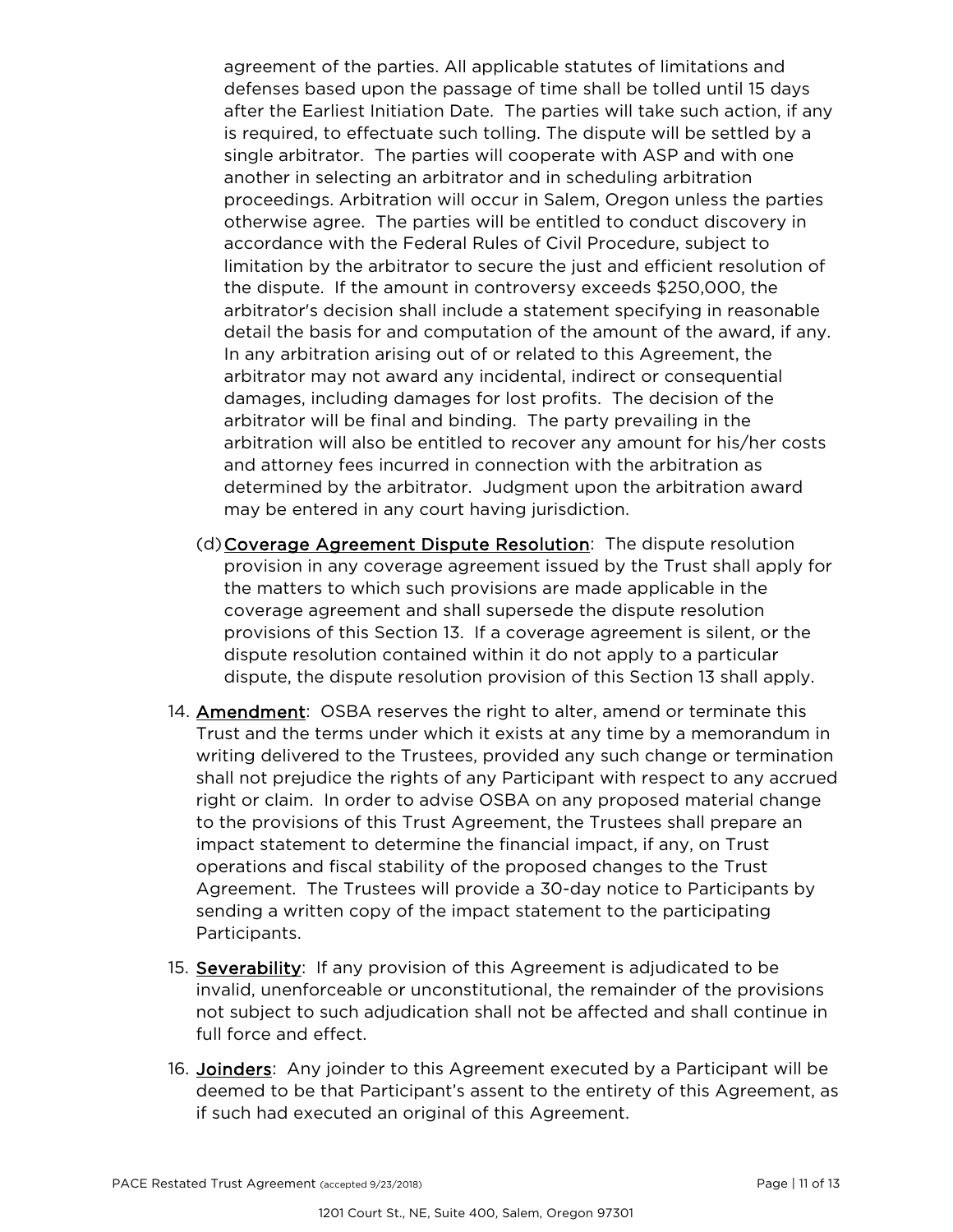17. Indemnification: Trustees, officers and employees of the Trust shall use ordinary care and diligence in the exercise of their powers and in the performance of their duties. They shall not be liable for any mistakes of judgment or other action made, taken or omitted by them in good faith, nor for any action taken or omitted by any agent, employee or independent contractor selected with reasonable care, nor for loss incurred through investment of funds or failure to invest. No Trustee shall be liable for any action taken or omitted by any other Trustee. No Trustee shall be required to give a bond or other security to guarantee the faithful performance of their duties hereunder. The Trust shall defend, hold harmless and indemnify the individual Trustees, officers and employees of the Trust from any and all demands, claims, suits, actions and legal proceedings brought against them in their official capacity as agents of the Trust. The incident must have occurred while the Trustee, officer or employee of the Trust, was acting within the scope of official duties. This indemnification excludes any duty to indemnify and individual from and criminal investigation or prosecution/litigation, however the Trust may procure such insurance coverage for criminal matters which is within the authority of the Trust to provide under state law.

IN WITNESS WHEREOF, by action of OSBA, this Trust Agreement is approved and OSBA by and through its authorized officers, has caused this Agreement to be executed in its name and on its behalf as of this  $11<sup>th</sup>$  day of November 2018.

### OREGON SCHOOL BOARDS ASSOCIATION

By:

OSBA President, LeeAnn Larsen

**BLY** By:

OSBA Secretary-Treasurer, Maureen Wolf